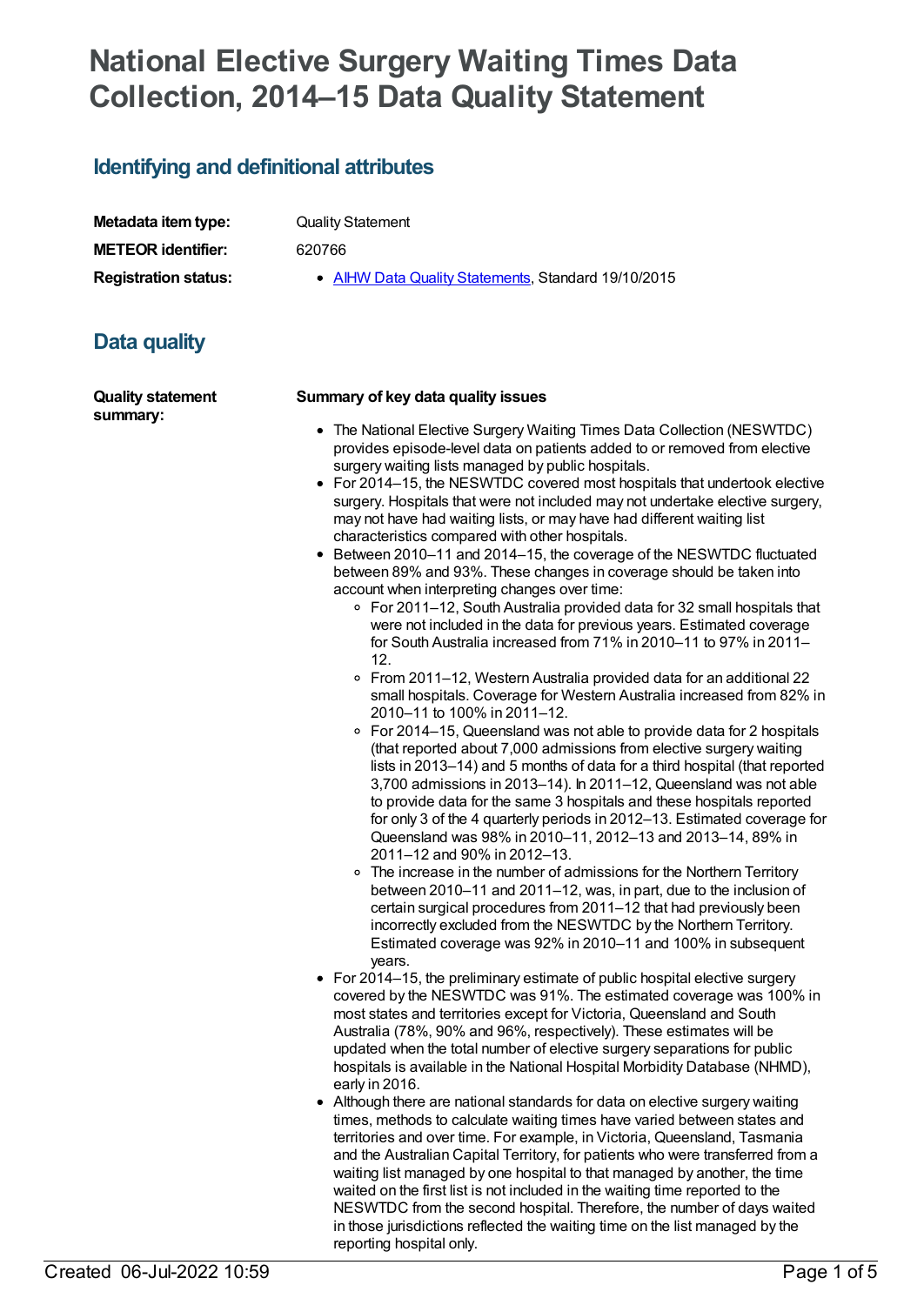- For 2014–15, New South Wales did not report the number of patients who were *Transferred to another hospital's waiting list*.
- There is an apparent lack of comparability of clinical urgency categories among jurisdictions, which may result in statistics that are not meaningful or comparable between jurisdictions.
- The quality of the data reported for Indigenous status for the NESWTDC has not been formally assessed; therefore, caution should be exercised when interpreting these data.
- The Australian Institute of Health and Welfare (AIHW) is unable to assess the quality of the data provided by states and territories to indicate whether admissions from waiting lists had an adverse event or unplanned readmission.

#### **Description**

The NESWTDC provides episode-level data on patients added to or removed from elective surgery waiting lists managed by public hospitals. This includes private patients treated in public hospitals, and may include public patients treated in private hospitals. 'Public hospitals' may include hospitals that are set up to provide services for public patients (as public hospitals do), but are managed privately. Removals are counted for patients who have been removed for admission or for another reason.

The data supplied for 1 July 2014 to 30 June 2015 are based on the Elective surgery waiting times (removals and census data) National Minimum Data Sets (ESWT NMDS) for 2014–15.

The NESWTDC includes data for each year from 1999–00 to 2014–15.

Also reported are data provided by states and territories for admissions from waiting lists that had an adverse event or unplanned readmission within 28 days of separation. These data are not defined under the ESWT NMDS.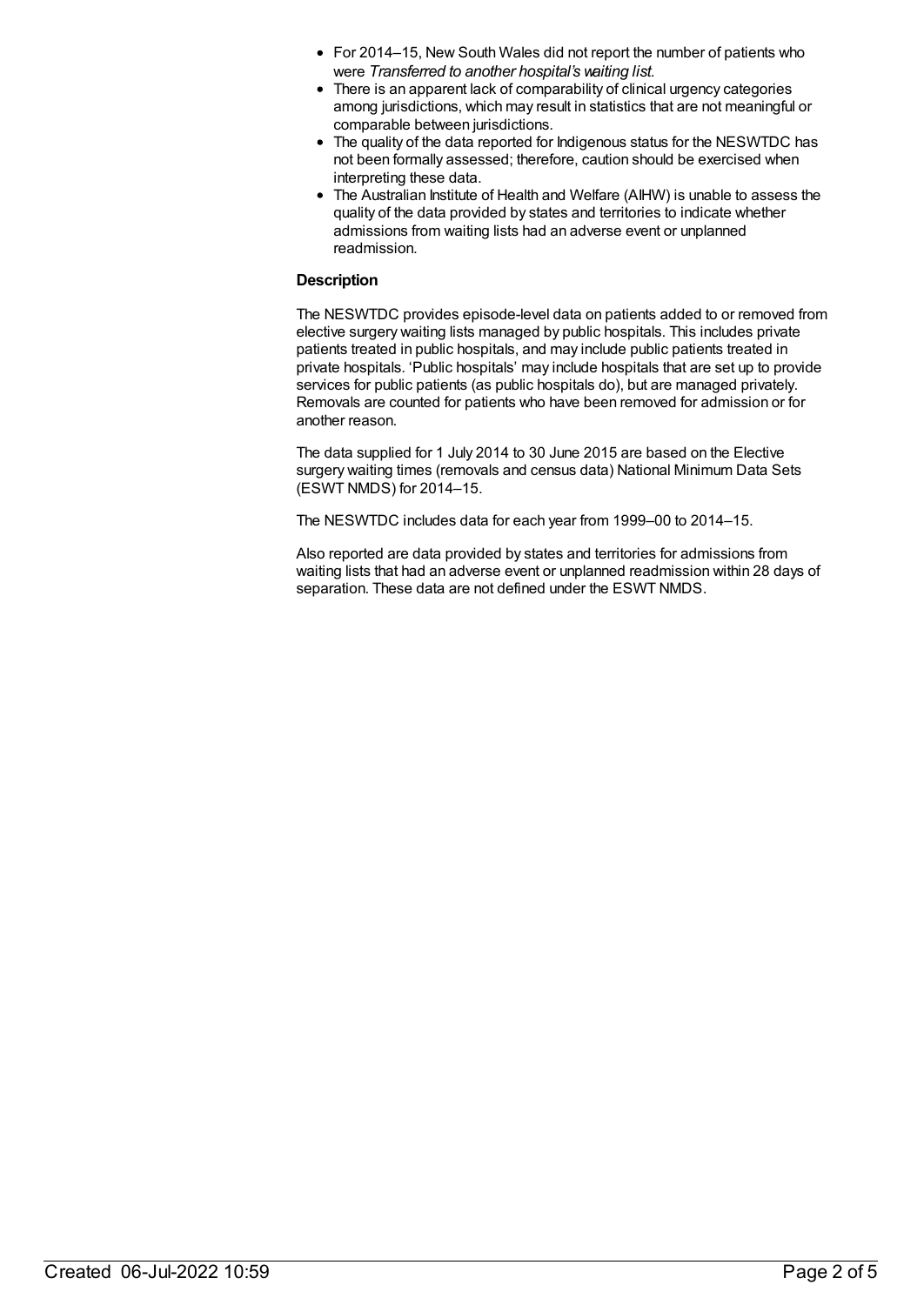| Institutional environment: | The Australian Institute of Health and Welfare (AIHW) is a major national agency set<br>up by the Australian Government under the Australian Institute of Health and<br>Welfare Act 1987 to provide reliable, regular and relevant information and statistics<br>on Australia's health and welfare. It is an independent corporate Commonwealth<br>entity established in 1987, governed by a management Board, and accountable to<br>the Australian Parliament through the Health portfolio. |
|----------------------------|----------------------------------------------------------------------------------------------------------------------------------------------------------------------------------------------------------------------------------------------------------------------------------------------------------------------------------------------------------------------------------------------------------------------------------------------------------------------------------------------|
|                            | The AIHW aims to improve the health and wellbeing of Australians through better<br>health and welfare information and statistics. It collects and reports information on a<br>wide range of topics and issues, ranging from health and welfare expenditure,<br>hospitals, disease and injury, and mental health, to ageing, homelessness,<br>disability and child protection.                                                                                                                |
|                            | The Institute also plays a role in developing and maintaining national metadata<br>standards. This work contributes to improving the quality and consistency of<br>national health and welfare statistics. The Institute works closely with governments<br>and non-government organisations to achieve greater adherence to these<br>standards in administrative data collections to promote national consistency and<br>comparability of data and reporting.                                |
|                            | One of the main functions of the AIHW is to work with the states and territories to<br>improve the quality of administrative data and, where possible, to compile national<br>datasets based on data from each jurisdiction, to analyse these datasets and<br>disseminate information and statistics.                                                                                                                                                                                        |
|                            | The Australian Institute of Health and Welfare Act 1987, in conjunction with<br>compliance to the Privacy Act 1988, (Cth) ensures that the data collections<br>managed by the AIHW are kept securely and under the strictest conditions with<br>respect to privacy and confidentiality.                                                                                                                                                                                                      |
|                            | For further information see the AIHW website www.aihw.gov.au.                                                                                                                                                                                                                                                                                                                                                                                                                                |
|                            | The state and territory health authorities received these data from public hospitals.<br>States and territories use these data for service planning, monitoring and internal<br>and public reporting. Hospitals may be required to provide data to states and<br>territories through a variety of administrative arrangements, contractual<br>requirements or legislation.                                                                                                                   |
| <b>Timeliness:</b>         | Data for the NESWTDC are reported annually. The reference period for this data<br>set is 2014-15. This includes records for additions and removals from elective<br>surgery waiting lists between 1 July 2014 and 30 June 2015.                                                                                                                                                                                                                                                              |
|                            | Most states and territories provided a first version of the data to the AIHW during<br>July 2014. These data were reported on 15 October 2015. Data provision and<br>reporting was in accordance with agreed timetables.                                                                                                                                                                                                                                                                     |
| <b>Accessibility:</b>      | The AIHW provides a variety of products that draw upon the NESWTDC. Published<br>products available on the AIHW website are the Australian hospital statistics series<br>of products, with associated Excel tables.                                                                                                                                                                                                                                                                          |
|                            | These products may be accessed on the AIHW website at<br>www.aihw.gov.au/hospitals/                                                                                                                                                                                                                                                                                                                                                                                                          |
| Interpretability:          | Metadata information for the ESWT NMDS is published in the AIHW's Metadata<br>Online Registry (METeOR) and the National health data dictionary.                                                                                                                                                                                                                                                                                                                                              |
|                            | METeOR and the National health data dictionary can be accessed on the AIHW<br>websites, respectively:                                                                                                                                                                                                                                                                                                                                                                                        |
|                            | /content/index.phtml/itemld/520154                                                                                                                                                                                                                                                                                                                                                                                                                                                           |
|                            | /content/index.phtml/itemld/600059                                                                                                                                                                                                                                                                                                                                                                                                                                                           |
|                            | http://www.aihw.gov.au/publication-detail/?id=10737422826.                                                                                                                                                                                                                                                                                                                                                                                                                                   |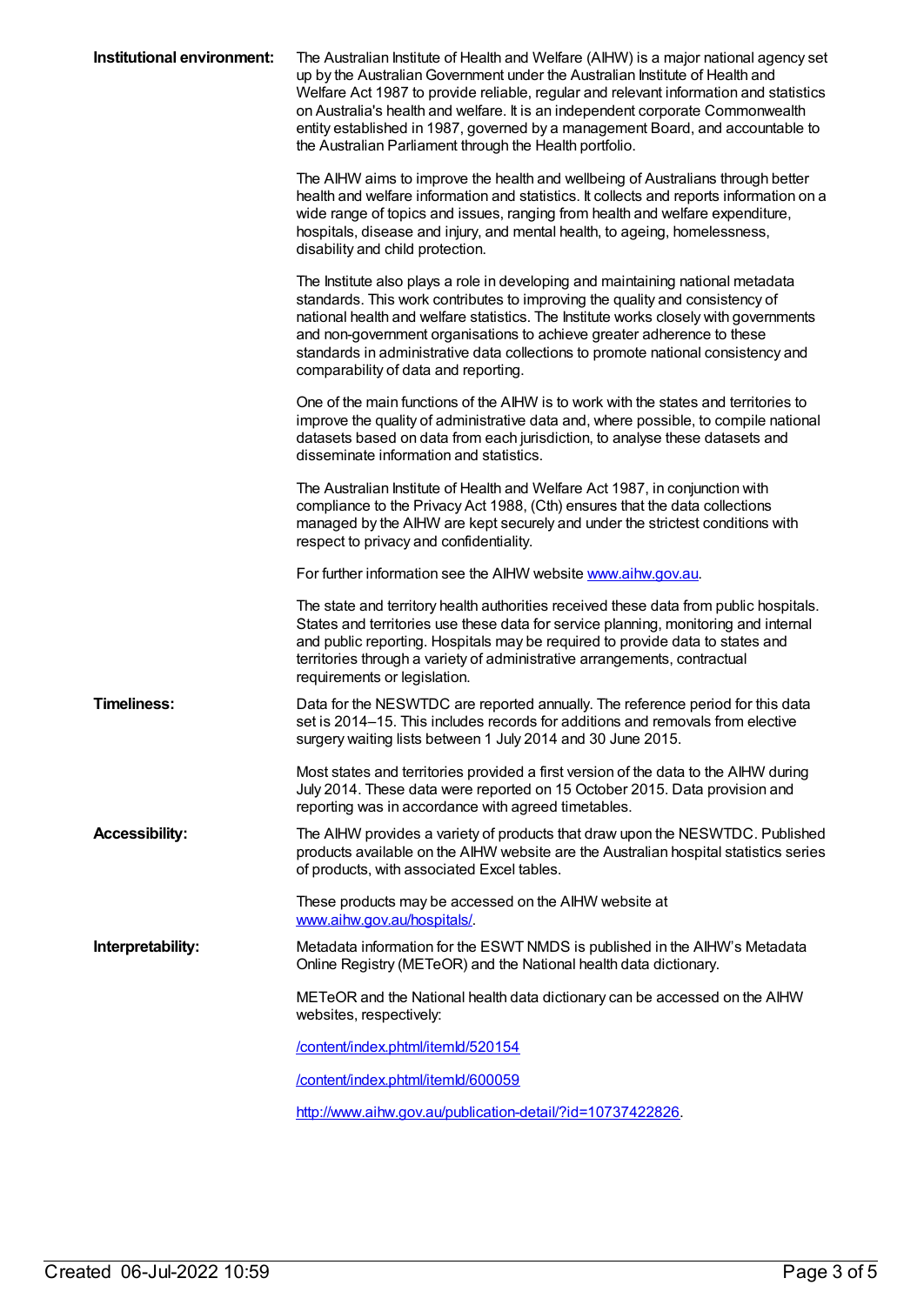#### **Relevance:** *Scope and coverage*

The NESWTDC provides information on waiting times for elective surgery in public hospitals. The scope of the data collection is patients on waiting lists for elective surgery that are managed by public hospitals. This may include public patients treated in private hospitals and other patients treated in public hospitals.

For 2014–15, the preliminary estimate of public hospital elective surgery covered by the NESWTDC was 91%. The estimated coverage was 100% in most states and territories except for Victoria, Queensland and South Australia (78%, 90% and 96%, respectively). These estimates will be updated when the total number of elective surgery separations for public hospitals is available in the National Hospital Morbidity Database (NHMD), early in 2016.

The following changes in coverage should be taken into account when interpreting changes over time:

- Between 2010–11 and 2014–15, the number of hospitals reporting data for the NESWTDC increased from 193 to 241 and the coverage of the NESWTDC increased from an estimated 89% in 2010–11 to 91% or over since 2011–12.
- For 2011–12, South Australia provided data for 32 small hospitals that were not included in the data for previous years. Estimated coverage for South Australia increased from 71% in 2010–11 to 97% in 2011–12.
- From 2011–12, Western Australia provided data for an additional 22 small hospitals. Coverage for Western Australia increased from 82% in 2010–11 to 100% in 2011–12.
- For 2014–15, Queensland was not able to provide data for 2 hospitals (that reported about 7,000 admissions from elective surgery waiting lists in 2013– 14) and 5 months of data for a third hospital (that reported 3,700 admissions in 2013–14). In 2011–12, Queensland was not able to provide data for the same 3 hospitals and these hospitals reported for only 3 of the 4 quarterly periods in 2012–13. The three hospitals comprised two *Principal referral and Women's and children's hospitals* and one *Public acute group Ahospital*. Estimated coverage for Queensland was 98% in 2010–11, 2012– 13 and 2013–14, 89% in 2011–12 and 90% in 2012–13.
- The increase in number of admissions for the Northern Territory between 2010–11 and 2011–12, due to the inclusion of certain surgical procedures from 2011–12 that had previously been incorrectly excluded from the NESWTDC by the Northern Territory. Estimated coverage was 92% in 2010– 11 and 100% in subsequent years.

The NESWTDC is the source of information for a performance indicator for the NHA and other national performance reporting.

#### *Reference period*

The reference period for this data set is 2014–15. This includes records for additions and removals from elective surgery waiting lists between 1 July 2014 and 30 June 2015.